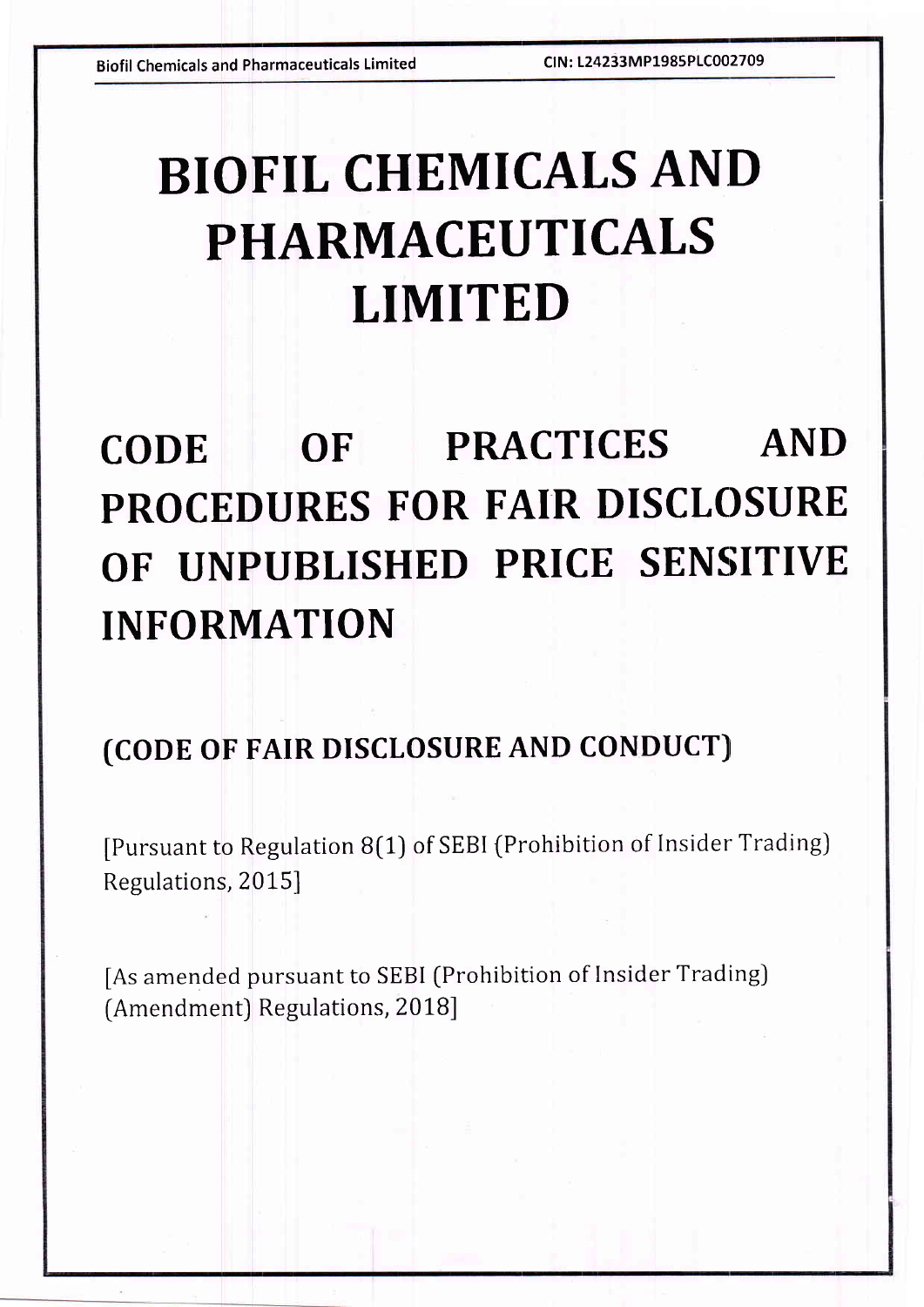#### CODE FOR PRACTICES AND PROCEDURES FOR FAIR DISCLOSURE OF UNPUBLISHED PRICE SENSITIVE INFORMATION

1. This "Code for Practices and Procedures for Fair Disclosure of Unpublished Price Sensitive Information", as may be amended from time to time, is approved by the Board of Directors of Biofil Chemicals and Pharmaceuticals Limited on 14th February 2015 and is based on principles of fair disclosure for purposes of practices and procedures for fair disclosure of Unpublished Price Sensitive Information.

#### 2. This Code shall come into force from 15th May, 2015.

3. Definitions: For the purpose of this code, unless the context otherwise requires, the following words, expressions and derivations therefrom shall have the meanings assigned to them as under:-

A) "Act" means the Securities and Exchange Board of India Act, 1992 (15 of 1992), as amended from time to time.

B) "Chief Investor Relations Officer" means Company Secretary and Compliance Officer of the Company has been appointed as ChieF lnvestor Relations Officer, who shall act as the Chief Investor Relations Officer for the purpose of dealing with dissemination of lnformation and disclosure of UPSI as contained herein'

C) "Code" or "this Code" shall mean this Code for "Code for Practices and F'rocedures for Fair Disclosure of Unpublished Price Sensitive Information", as amended from time to time formulated to ensure prompt, timely and adequate disclosure of Unpublished Price Sensitive Information towards achieving compliance with the Regulations.

D) "Company" or "the Company" means Biofil Chemicals and Pharmaceuticals Limited.

E) "Generally available Information" means information that is accessible to the public on a nen-discriminatory basis; "Generally Available" with respect to information shall be construed accordingly.

F) "Regulations" or "PIT Regulations" shall mean the Securities & Exchange Board of, India [Prohibition of Insider Trading) Regulations, 2015 and any amendments; thereto.

G) "Trading" means and includes subscribing, buying, selling, dealing, or agreeing to subscribe, buy, sell, deal in any securities, and "trade" shall be construed accondingly.

H) "Unpublished Price Sensitive Information" or "UPS|": means any information, relating to the Company or its securities, directly or indirectly, that is not generally available which upon becoming generally available, is likely to materially affect the price of the securities and shall, ordinarily including but not restricted to, information relating to the following: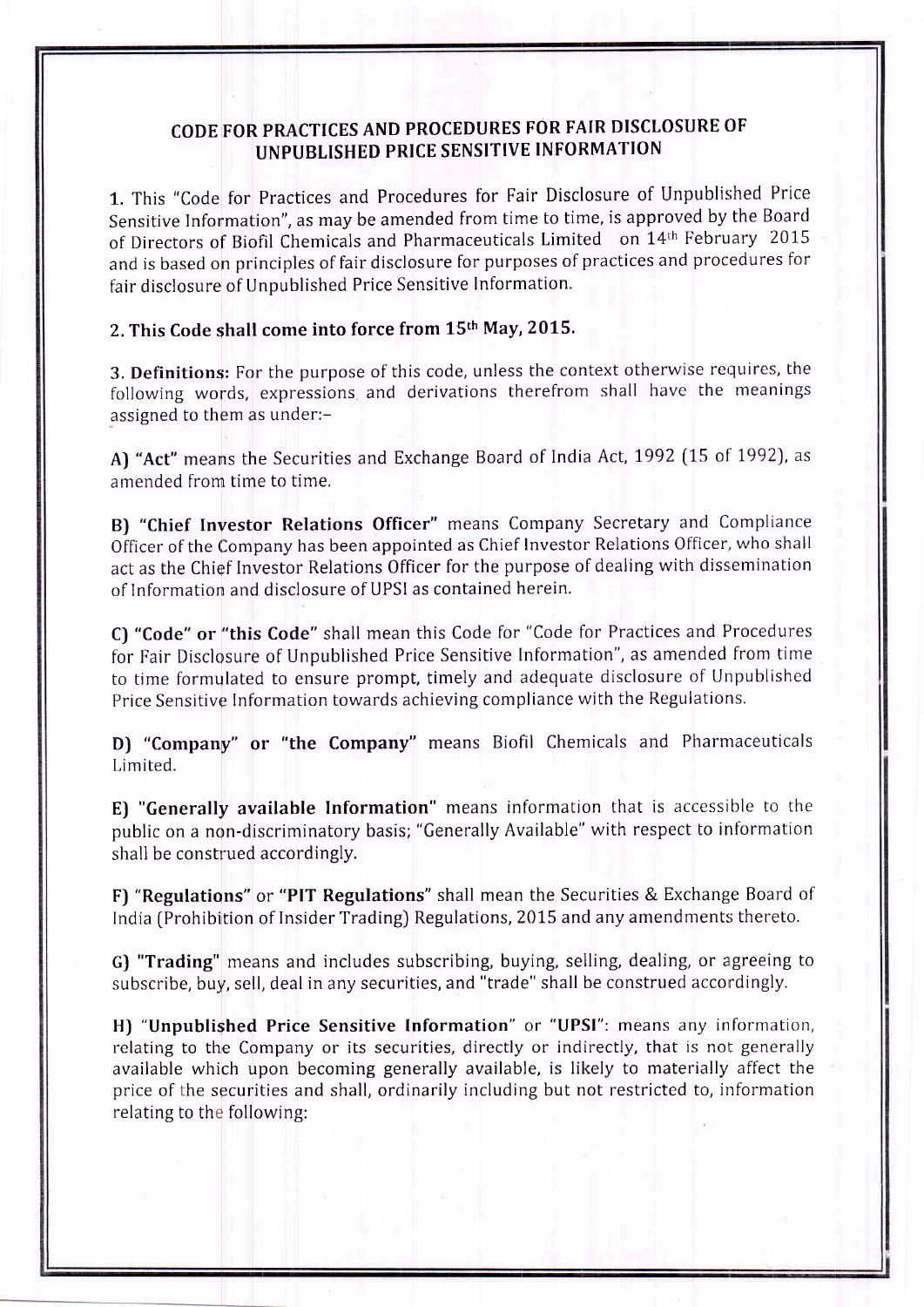(i) financial results;

(ii) dividends;

(iii) change in capital structure

(iv) mergers, de-mergers, acquisitions, delistings, disposals and expansion of business and such other transactions; and

(v) changes in key managerial personnel

Words and expressions used and not defined herein shall have the meanings respectively assigned to them in the PIT Regulations.

#### 4. Corporate Disclosure Policy

4.1 Material information that could impact price discovery shall be given by the Company to stock exchanges and disseminated on a continuous and immediate basis

4.2 Speculative disclosures or selective disclosures that could have an adverse impact on the market and the price discovery process shall be avoided

4.3 The Company may also consider ways of supplementing information released to stock exchange by improving investor access to their public announcements

#### 5. Principles of Fair Disclosure adopted by the Company are as follows:

The Company shall ensure:

5.1 Prompt public disclosure of UPSI that would impact price discovery no sooner thar credible and concrete information comes into being in order to make such information generally available.

5.2 Uniform and universal dissemination of UPSI to avoid selective disclosure

5.3 Prompt dissemination of UPSI that gets disclosed selectively, inadvertently or otherwise to make such information generally available.

5.4 Appropriate and fair response to queries on news reports and requests for verification of market rumours by regulatory authorities

5.5 Ensuring that information shared with analysts and research personnel is not UPSI

5.6 Handling of all UPSI on a need-to-know basis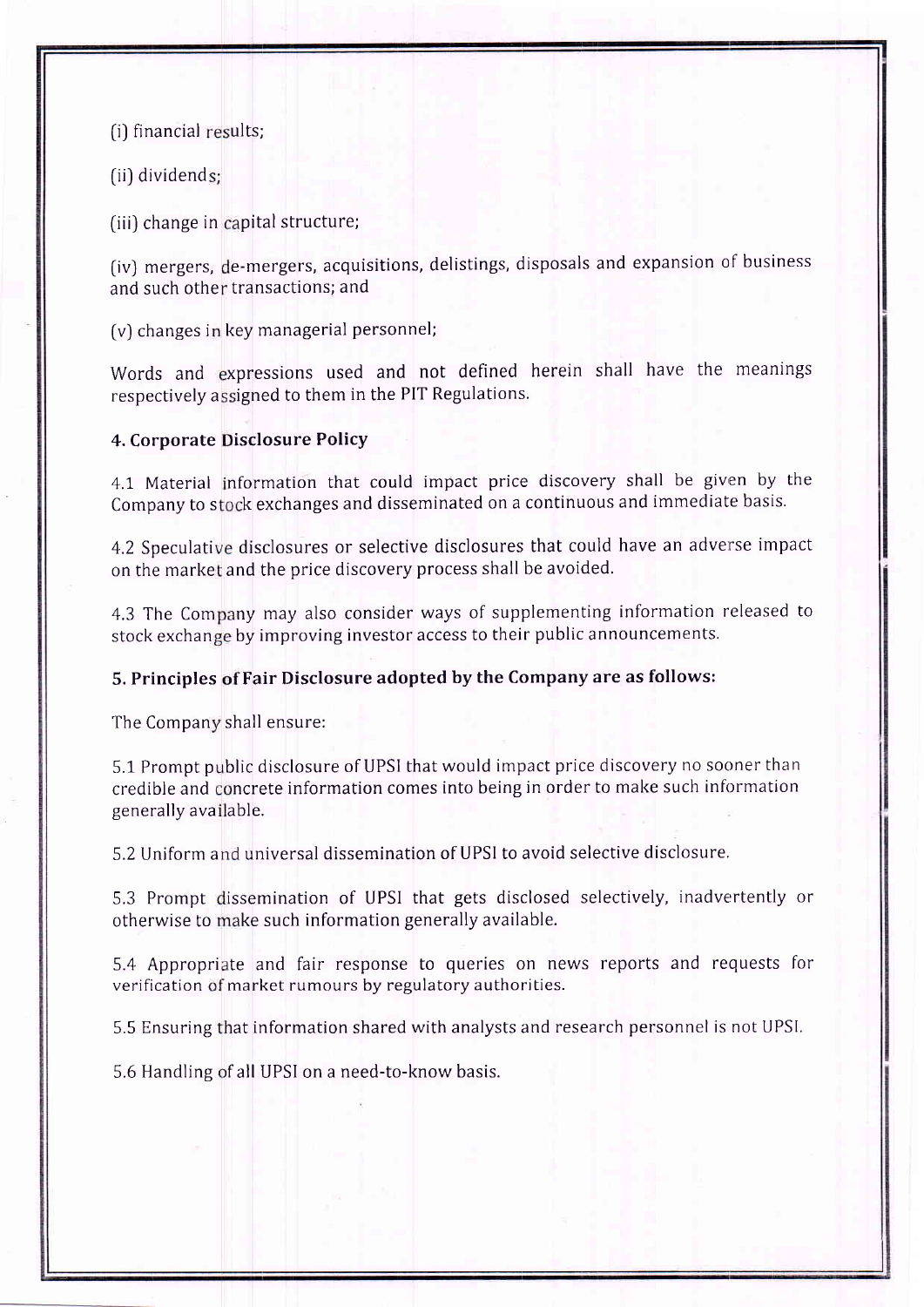#### 6. Overseeing and co-ordinating disclosure

6.1 The Company has designated the Company Secretary & Compliance Officer as the  $Chief$  Investor Relations Officer (CIRO) for the purpose of this Code to deal with dissemination of information and disclosure of UPSI.

6.2 The CIRO shall be responsible for ensuring that the Company complies with this Code and with continuous disclosure requirements, overseeing and coordinating disclosure of unpublished price sensitive information to stock exchange, analysts, shareholders and media, and educating staff on disclosure policies and procedure

 $\boldsymbol{6.3}$  Information disclosure/dissemination may normally be approved in advance by the CIRO designated for the purpose.

6.4 If information is accidentally disclosed without prior approval, the persor responsible may inform the CIRO immediately, even if the information is not considered as unpublished price sensitive

#### 7. Responding to market rumours

7.1 The Company shall have clearly laid down procedures for responding to any queries or requests for verification of market rumours by exchanges

7.2 The CIRO designated for corporate disclosure shall be responsible for deciding whether a public announcement is necessary for verifying or denying rumours and ther making the disclosure.

#### 8. Disclosure/dissemination of Unpublished Price Sensitive Information with special reference to Analysts, Institutional Investors

The Company shall follow the guidelines given hereunder while trading with analysts and Institutional investors:

#### 8.1 Only Public information to be provided

The Company shall provide only public information to the analyst/research persons/large investors like institutions. Alternatively, the information given to the analyst should be simultaneously made public at the earliest

#### 8.2 Recording of discussion

In order to avoid misquoting or misrepresentation, it is desirable that at least two Company representative be present at meetings with Analysts, brokers or Institutiona Investors and iscussion should preferably be recorded.

#### 8.3 Handling of unanticipated questions

outside the intended scope of discussion. Unanticipated questions may be taken on notice and a considered response given later. If the answer includes unpublished price sensitive information, a public announcement should be made before responding The Company should be careful when trading with Analysts questions that raise issues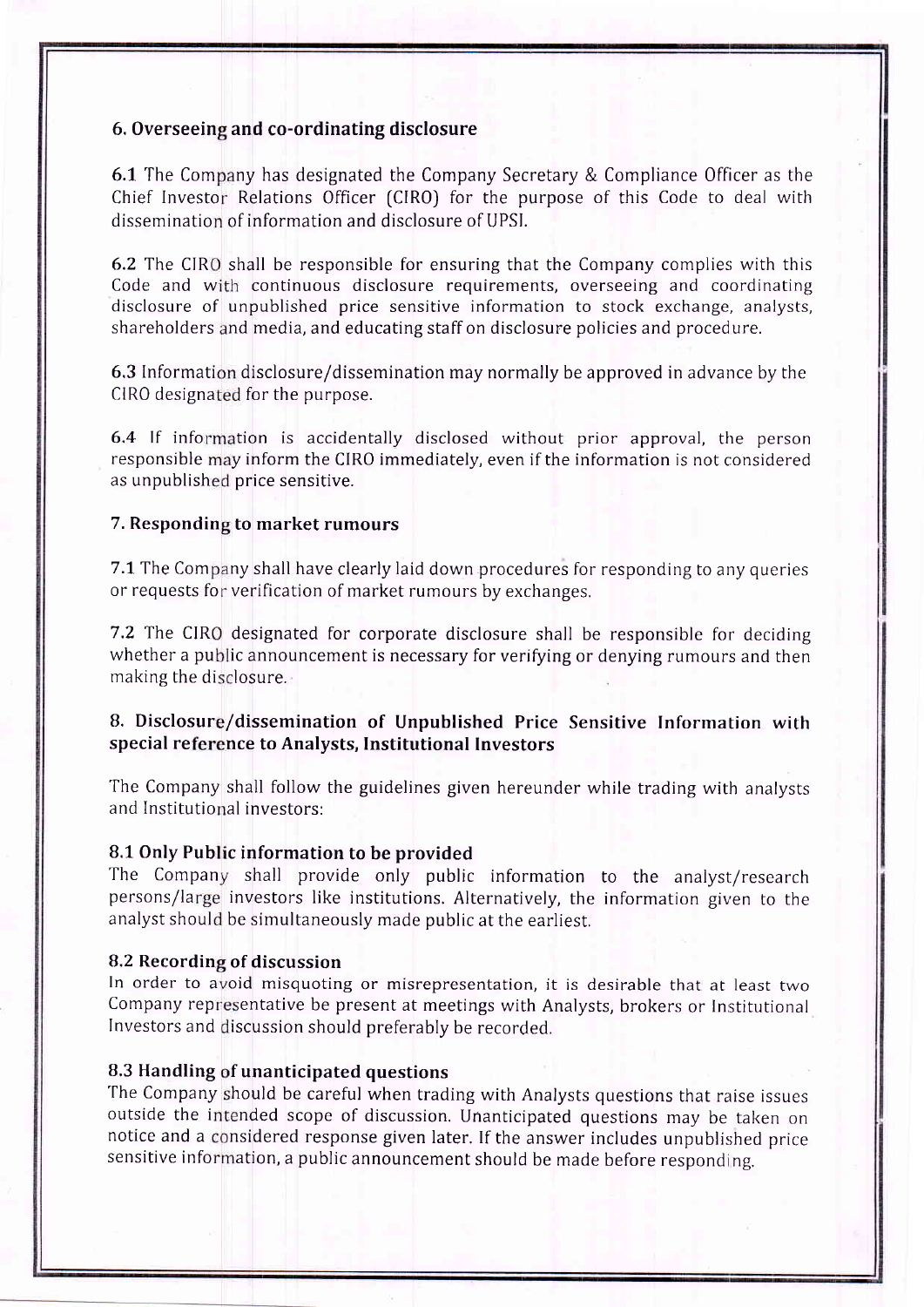#### 8.4 Simultaneous release of Information

When a Company organises meetings with analysts, the Company shall make a press release or post relevant information on its website after every such meet. The Company may also consider live web casting of analyst meets.

#### 9. Medium of disclosure/dissemination

9.1 Disclosure/dissemination of information may be done through various media so as to achieve mayimum reach and quick dissemination.

9.2 The Company shall ensure that disclosure to stock exchanges is made promptly.

9.3 The Company may also facilitate disclosure through the use of its website.

9.4 The information filed by the Company with exchanges under continuous disclosure requirement may be made available on the Company website.

#### 10, Policy for determination of "Legitimate purpose"

The Policy for determination of "Legitimate Purposes" is annexed and forms part of this Code.

#### 11. Authority to make alterations

The Board of Directors is authorized to make such alterations to this Code from time to time as considered appropriate, subject, to the condition that such alterations shall not be inconsistent with the provisions of the SEBI (Prohibitions of Insider Trading) Regulations, 2015, as amended from time to time, This Code and every subsequent amendment made thereto, shall also be intimated to Stock Exchanges where the securities of the Company are listed.

12. This Code shall be published on the Official Website of the Company.

For, Biofil Chemicals and Pharmaceuticals Limited. ,(D ri'

fugi Shikha Khilwan  $\sqrt{8}$  \* Company Secretary and Compliance officer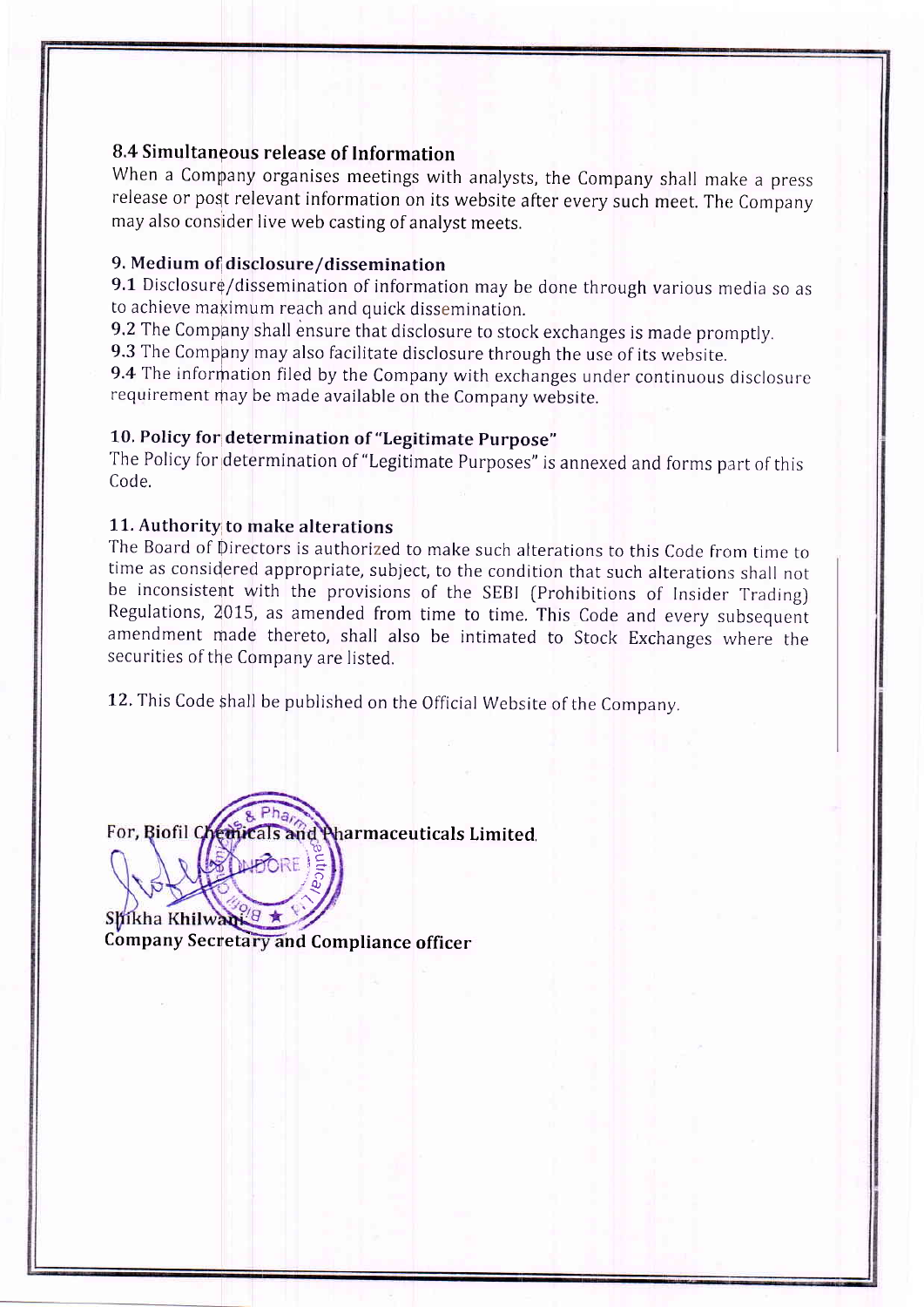#### **ANNEXURE A**

#### POLICY FOR DETERMINATION OF LEGITIMATE PURPOSES

#### 1.. PREFACE

This Policy, forming part of "Code for Practices and Procedures for Fair Disclosure of Unpublished Price Sensitive Information" formulated under Regulation 8 of SEB (Prohibition of Insider Trading) Regulations 2015, will be known as "Policy for Determination of Legitimate Purposes" hereinafter referred to as the "Policy".

This Policy is prepared in accordance with Regulation 3(2A) of SEBI (Prohibition of Insider Trading) (Amendment) Regulations, 2018

This Policy is effective from 1st April, 2019 and shall be strictly adhered to by every Insider of the Company

#### 2. Communication of UPSI pursuant to Legitimate Purpose

"Legitimate Purpose" shall include sharing of UPSI in the ordinary course of business, on a need-to-know basis, by an Insider with:

(i) Designated

- [ii) Partners;
- (iii) Collabora<mark>t</mark>ors;
- (ivJ Lenders;
- (v) Customers
- fvi) Suppliers;
- (vii) Merchant bankers;
- (viii) Legal ad' 'risors;
- (ixJ Auditors;

[x) Insolvency professionals;

[xiJ Other adv isors or consultants;

(xii) Such other person as may be decided by the Compliance Officer from time to time; provided that such sharing has not been carried out to evade or circumvent the prohibition of the PIT Regulations.

To illustrate, procuring /sharing of information in the ordinary course of business for the purpose of consolidation of accounts would be considered as Legitimate Purpose

#### 3. Conditions for sharing of UPSI

Any person in receipt of UPSI pursuant to a "Legitimate Purpose" shall be considered an "insider" for purposes of this Code and due notice shall be given to such persons which would, inter al ia, include the following:-

(i) The information shared is in the nature of UPSI

[ii) To mainta in confidentiality of such UPSI and not to disclose such upSI except in compliance wi th Insider Trading Regulations.

(iii) Not to trade in securities of the Company while in possession of UPSI

(iv) The recipient shall obtain the Company's prior written consent in case the information provided to such recipient is to be used by such recipient for a purpose